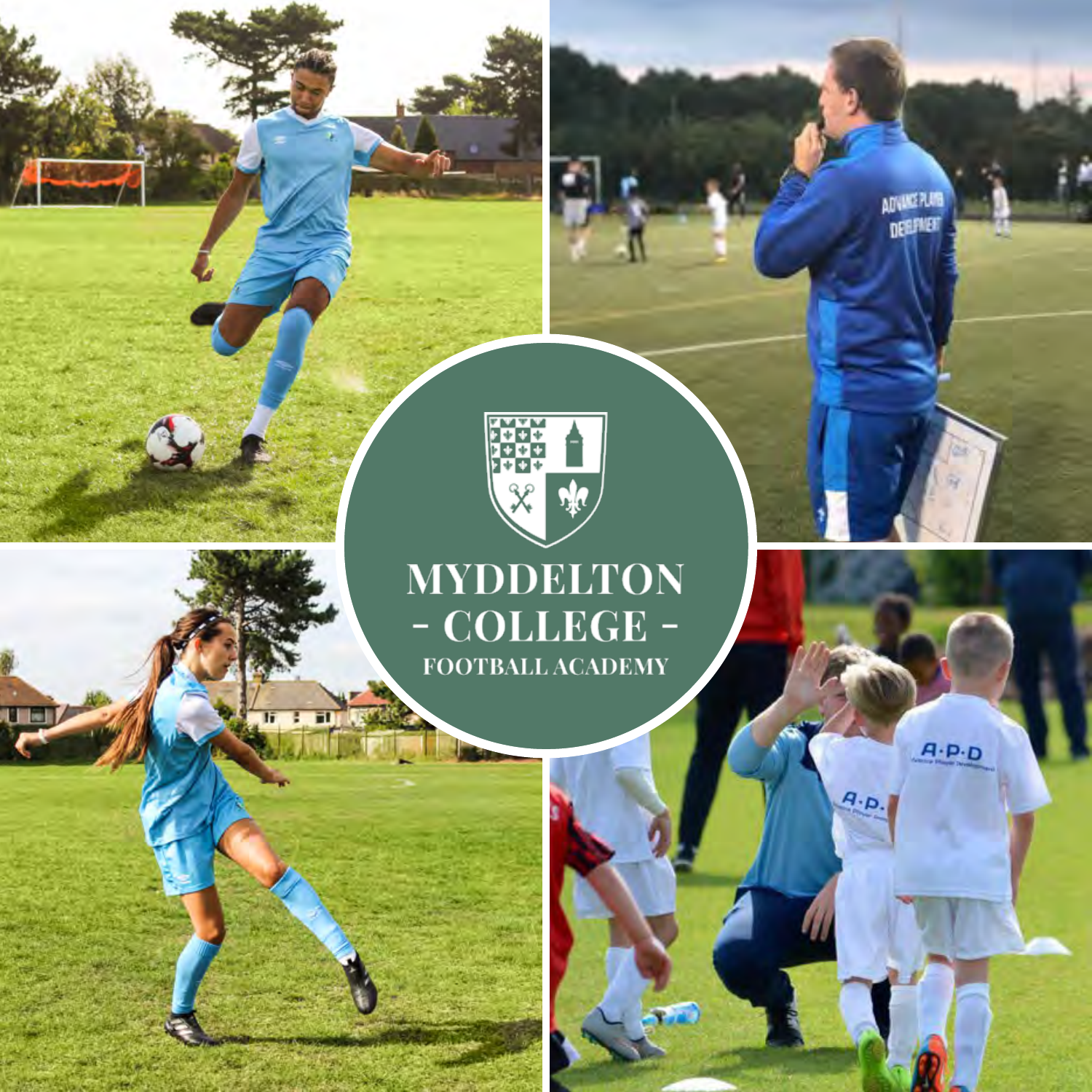## **Myddelton Football Academy** Start the



Myddelton College will be partnering with Advance Player Development (APD) to offer an opportunity for pupils to excel both in the classroom and on the pitch.

APD have helped over 50 players gain professional and semi-professional contracts at clubs from non-conference academies to premier league academies. Notable alumni include Darko Gjabi (Manchester City and England), Malcolm Ebiowei (Glasgow Rangers and England), Lizzie Waldie (Crystal Palace) and Annie Rossiter (London City). Beyond football contracts we help players gain soccer scholarships to study for a degree in America and well as links with local University, Glyndwr. You will have a chance to gain your coaching badges and experience an internship with APD that could lead into a part time or full time coaching role. We currently have 7 ex-scholars now working for us as full time coaches. Once you become a member of the APD Family, you are never forgotten.

III

The APD Myddelton Football Academy aims to help young footballers experience a professional environment and unlock their potential. We welcome all abilities and want each player to fulfil their own potential. If you are a player who wants to simply enjoy their football and blow off some steam from the classroom: the silver package is for you. If you are a more elite player who wants to see how far they can go in football: then APD will provide the platform to gaining a professional contract via the gold package.

Beyond your football development in technical ability and tactical understanding you will develop skills such as teamwork, leadership and resilience which will be vital later in life.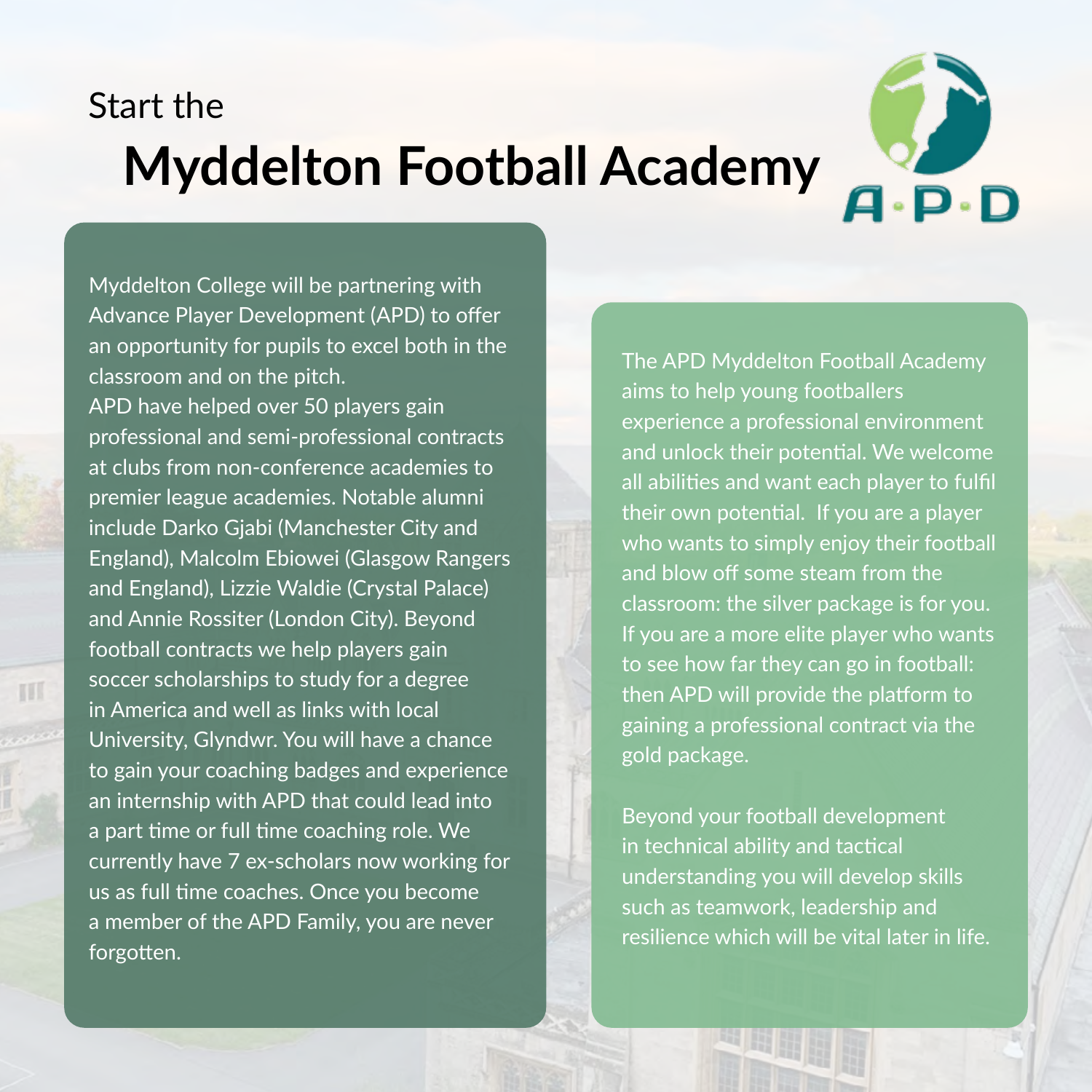# **Gold Programmes** Myddelton College Football Academy

## **Senior School**

### **Programme includes:**

4 x Group football training sessions per week 1 x 'Games Day' per week (Friendly, league, Small sided or Showcase fixture) 1 x individual session per week

1 x Analysis session per week

Goal Setting

APD Umbro Training Kit and Match Kit Priority place reserved in the Elite Sixth Form Academy

### **Programme Fees:**

**Annual cost £2,000** Sports scholarships are available, enquire now \*school fees apply

# **Sixth Form**

### **Programme includes:**

4 x Group football training sessions per week 1 x 'Games Day' per week (Friendly, league, Small sided or Showcase fixture) 1 x individual session per week 1 x Strength & Conditioning session per week + termly programme 1 x Analysis session per week APD Elite Team Showcase Matches minimum 1 per term FAW Level 1 and 2 Coaching badges + FAW Safeguarding Course Goal Setting APD Umbro Training Kit and Match Kit Reserved Priority place available at Glyndwr University (subject to grades)

### **Programme Fees:**

**Annual cost £3,500** Sports scholarships are available, enquire now \*school fees apply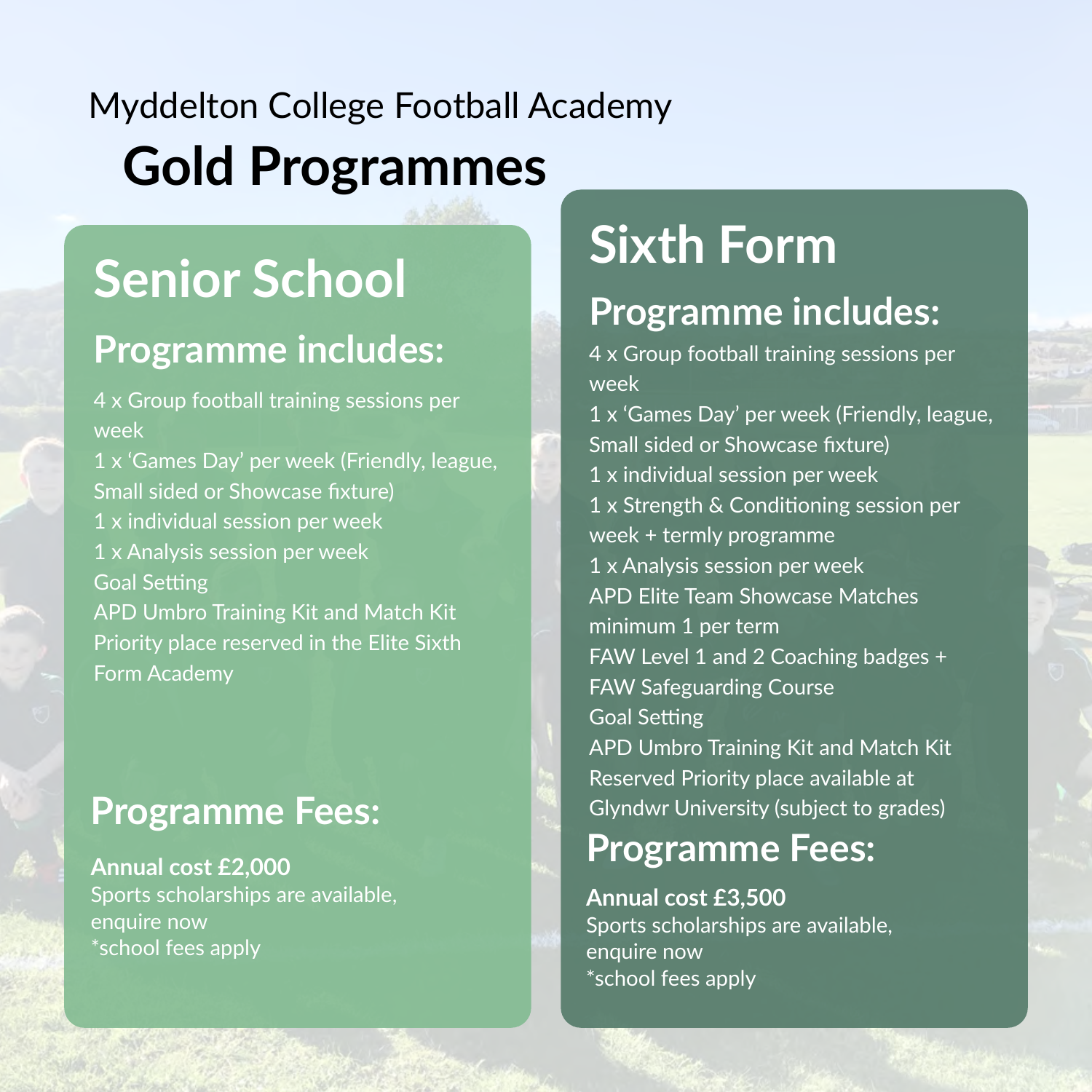### **Silver Programmes** Myddelton College Football Academy

## **Senior School**

### **Programme includes:**

4 x Group football training sessions per week 1 x 'Games Day' per week (Friendly, league, Small sided or Showcase fixture) 1 x Analysis session per week APD Umbro Training Kit and Match Kit

#### **Programme Fees:**

**Annual cost £1,500** Sports scholarships are available, enquire now \*school fees apply

# **Sixth Form**

### **Programme includes:**

4 x Group football training sessions per week 1 x 'Games Day' per week (Friendly, league,

Small sided or Showcase fixture) 1 x Analysis session per week APD Umbro Training Kit and Match Kit

### **Programme Fees:**

**Annual cost £2,500** Sports scholarships are available, enquire now \*school fees apply

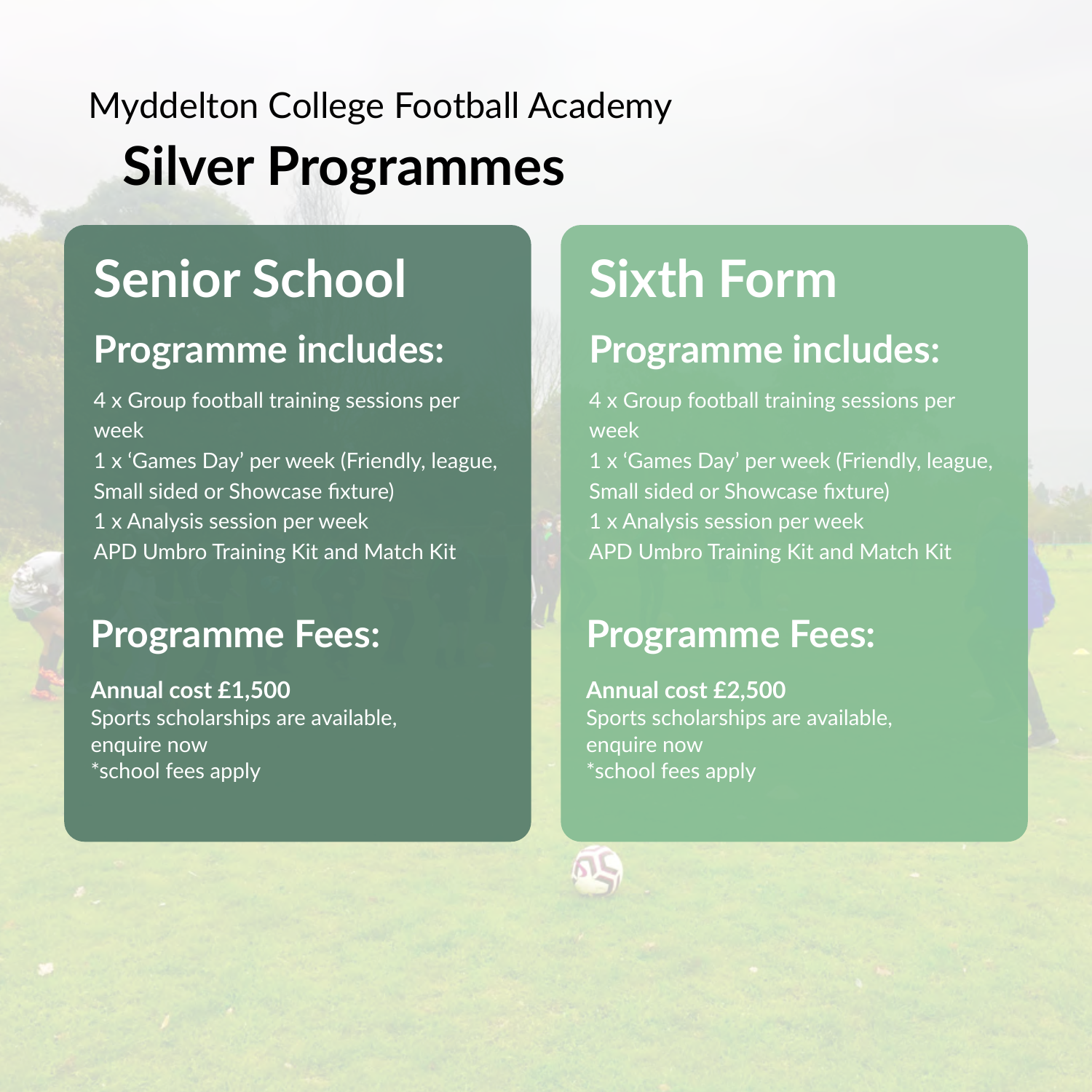## **Bronze Programmes** Myddelton College Football Academy

# **Senior School**

### **Programme includes:**

2 x Group football training sessions per week

#### **Programme Fees:**

**Annual cost £500** Sports scholarships are available, enquire now \*school fees apply

# **Sixth Form**

### **Programme includes:**

2 x Group football training sessions per week

#### **Programme Fees:**

**Annual cost £500** Sports scholarships are available, enquire now \*school fees apply